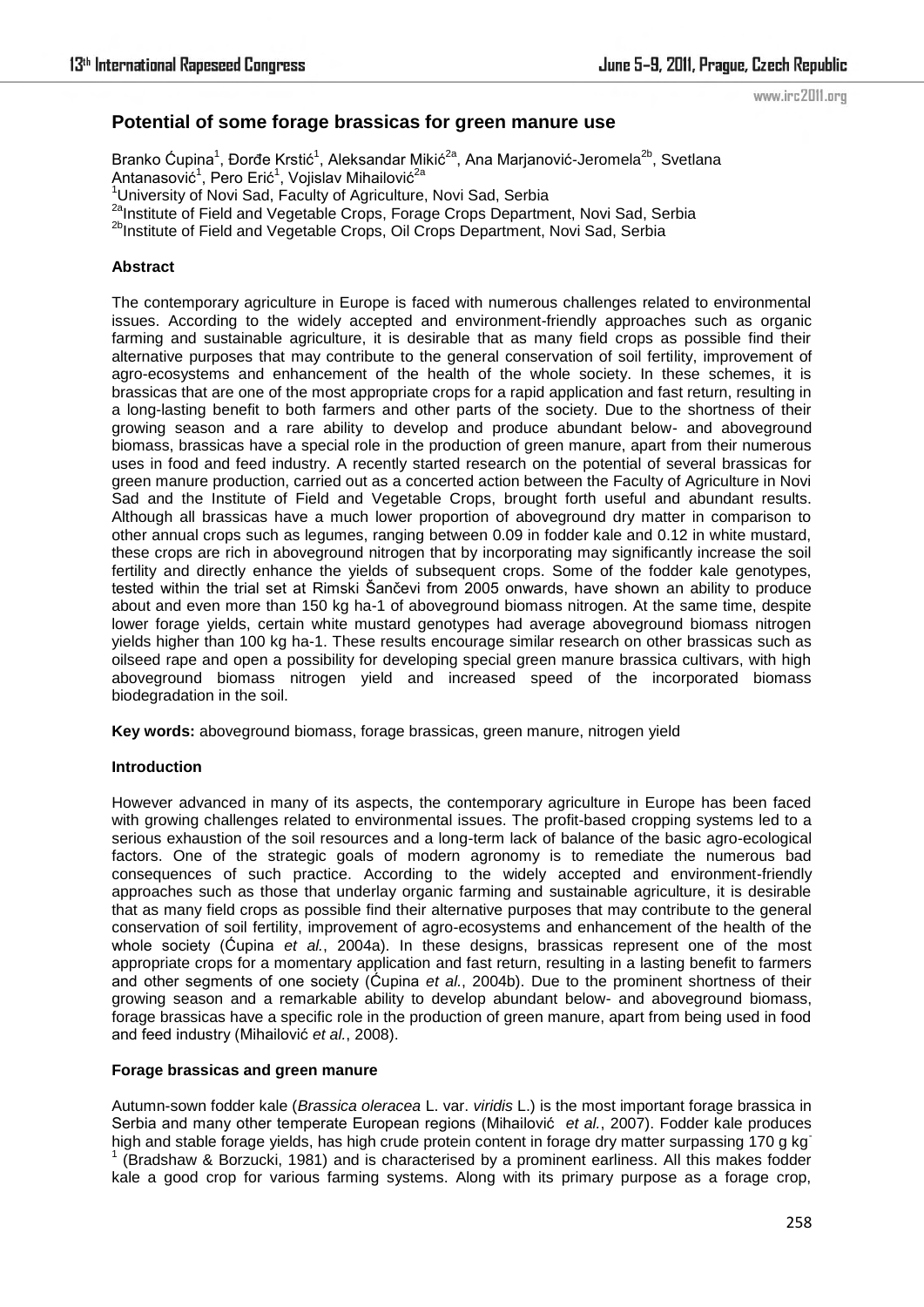autumn-sown fodder kale is considered a valuable cover crop and an essential segment in forage crop rotations (Ćupina *et al.*, 2004a).

White mustard (*Sinapis alba* L. subsp. *alba*) is cultivated primarily as aromatic and oil crop. However, this species has a great potential to be forage crop as well (Erić *et al.*, 2007). When grown for forage, white mustard produces high and quality yields, with crude protein content in forage dry matter of between 150 g kg and 175 g kg (Schuchert, 2006). It also has a very brief growing season, providing the cattle growers with a clear possibility of sowing silage maize, Sudan grass or sorghum as succeeding crop. In a similar way as the other forage brassicas (Ćupina *et al.*, 2004b), white mustard could be cultivated as a green manure crop, producing high above ground biomass yields with high proportion of nitrogen.

Table 1. Average values of fresh above ground biomass yield, dry above ground biomass yield and above ground biomass nitrogen yield in winter fodder kale genotypes for 2005/06 and 2006/07 at Rimski Ńanĉevi (Ćupina *et al.*, 2010)

| Genotype            | Fresh aboveground<br>biomass yield<br>$(t \, ha^{-1})$ | Dry<br>aboveground<br>biomass yield $(t \text{ ha}^{-1})$ | Aboveground<br>biomass<br>nitrogen<br>yield<br>$(kg ha-1)$ |
|---------------------|--------------------------------------------------------|-----------------------------------------------------------|------------------------------------------------------------|
| NS-Bikovo           | 66.2                                                   | 5.3                                                       | 148                                                        |
| Perast              | 73.0                                                   | 6.6                                                       | 183                                                        |
| $K-021$             | 56.0                                                   | 5.0                                                       | 140                                                        |
| Maksimirski Visoki  | 51.9                                                   | 4.1                                                       | 116                                                        |
| <b>SK-01</b>        | 50.5                                                   | 4.5                                                       | 127                                                        |
| <b>SK-02</b>        | 52.1                                                   | 4.7                                                       | 130                                                        |
| <b>SK-03</b>        | 33.2                                                   | 2.7                                                       | 74                                                         |
| <b>SK-04</b>        | 47.7                                                   | 4.3                                                       | 119                                                        |
| <b>SK-05</b>        | 45.6                                                   | 4.1                                                       | 114                                                        |
| <b>SK-06</b>        | 36.3                                                   | 3.3                                                       | 91                                                         |
| Average             | 51.2                                                   | 4.1                                                       | 114                                                        |
| LSD <sub>0.05</sub> | 6.7                                                    | 1.4                                                       | 44                                                         |
| LSD <sub>0.01</sub> | 9.3                                                    | 1.7                                                       | 62                                                         |

A recently started concerted action between the Faculty of Agriculture in Novi Sad and the Institute of Field and Vegetable Crops is aimed at assessing the potential of several brassicas for green manure production. In average, brassicas have a much lower proportion of aboveground dry matter in comparison to other annual forage crops such as pea, vetches and other annual legumes, varying from 0.09 in fodder kale and 0.12 in white mustard. However, these crops are rich in aboveground nitrogen that by incorporating may significantly increase the soil fertility and directly enhance the yields of subsequent crops.

Some winter-sown fodder kale genotypes, tested within the trial carried out at Rimski Šančevi from 2005 onwards, have shown an ability to produce about and even more than 150 kg ha<sup>-1</sup> of aboveground biomass nitrogen (Table 1). At the same time, despite lower average aboveground biomass yields, certain white mustard genotypes had average aboveground biomass nitrogen yields higher than 100 kg ha $^{-1}$  (Table 2).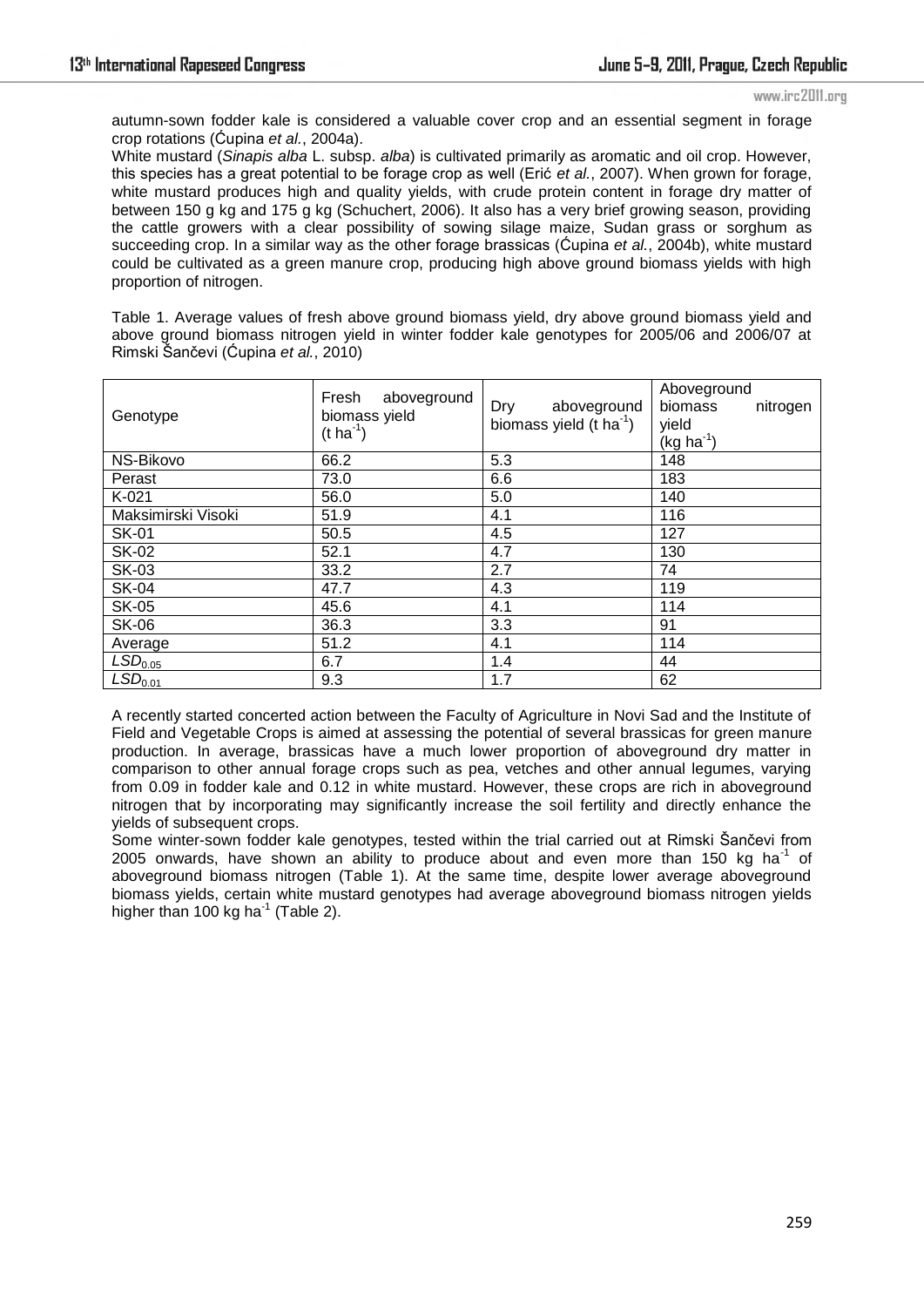Table 2. Average values of fresh above ground biomass yield, dry above ground biomass yield and above ground biomass nitrogen yield in white mustard lines for 2005/06 and 2006/07 at Rimski Šančevi (Krstić *et al.*, 2010)

| Genotype            | Fresh aboveground<br>biomass yield<br>$(t \, ha^{-1})$ | Dry<br>aboveground<br>biomass yield<br>$(t \, ha^{-1})$ | Aboveground<br>biomass<br>nitrogen<br>yield<br>$(kg ha-1)$ |
|---------------------|--------------------------------------------------------|---------------------------------------------------------|------------------------------------------------------------|
| <b>BS-01</b>        | 13.9                                                   | 2.1                                                     | 56                                                         |
| <b>BS-02</b>        | 14.7                                                   | 2.1                                                     | 55                                                         |
| <b>BS-03</b>        | 23.1                                                   | 3.7                                                     | 99                                                         |
| <b>BS-04</b>        | 12.3                                                   | 2.0                                                     | 53                                                         |
| <b>BS-05</b>        | 26.4                                                   | 4.2                                                     | 113                                                        |
| <b>BS-06</b>        | 19.2                                                   | 2.9                                                     | 77                                                         |
| <b>BS-07</b>        | 25.9                                                   | 3.6                                                     | 97                                                         |
| <b>BS-08</b>        | 32.3                                                   | 5.2                                                     | 138                                                        |
| <b>BS-09</b>        | 31.5                                                   | 4.4                                                     | 118                                                        |
| <b>BS-10</b>        | 26.4                                                   | 3.7                                                     | 99                                                         |
| Average             | 22.6                                                   | 3.4                                                     | 90                                                         |
| LSD <sub>0.05</sub> | 4.5                                                    | 0.9                                                     | 24                                                         |
| LSD <sub>0.01</sub> | 5.8                                                    | 1.2                                                     | 32                                                         |

#### **Conclusions**

Although still preliminary, the obtained results encourage further research on both fodder kale and white mustard and other brassicas such as oilseed rape as green manure crops. They also open a possibility for developing specific green manure brassica cultivars, with high aboveground biomass nitrogen yield and increased speed of the incorporated biomass biodegradation in the soil.

#### **Acknowledgements**

This research is a part of the projects TR31016 and TR31024 of the Ministry of Science and Technological Development of the Republic of Serbia.